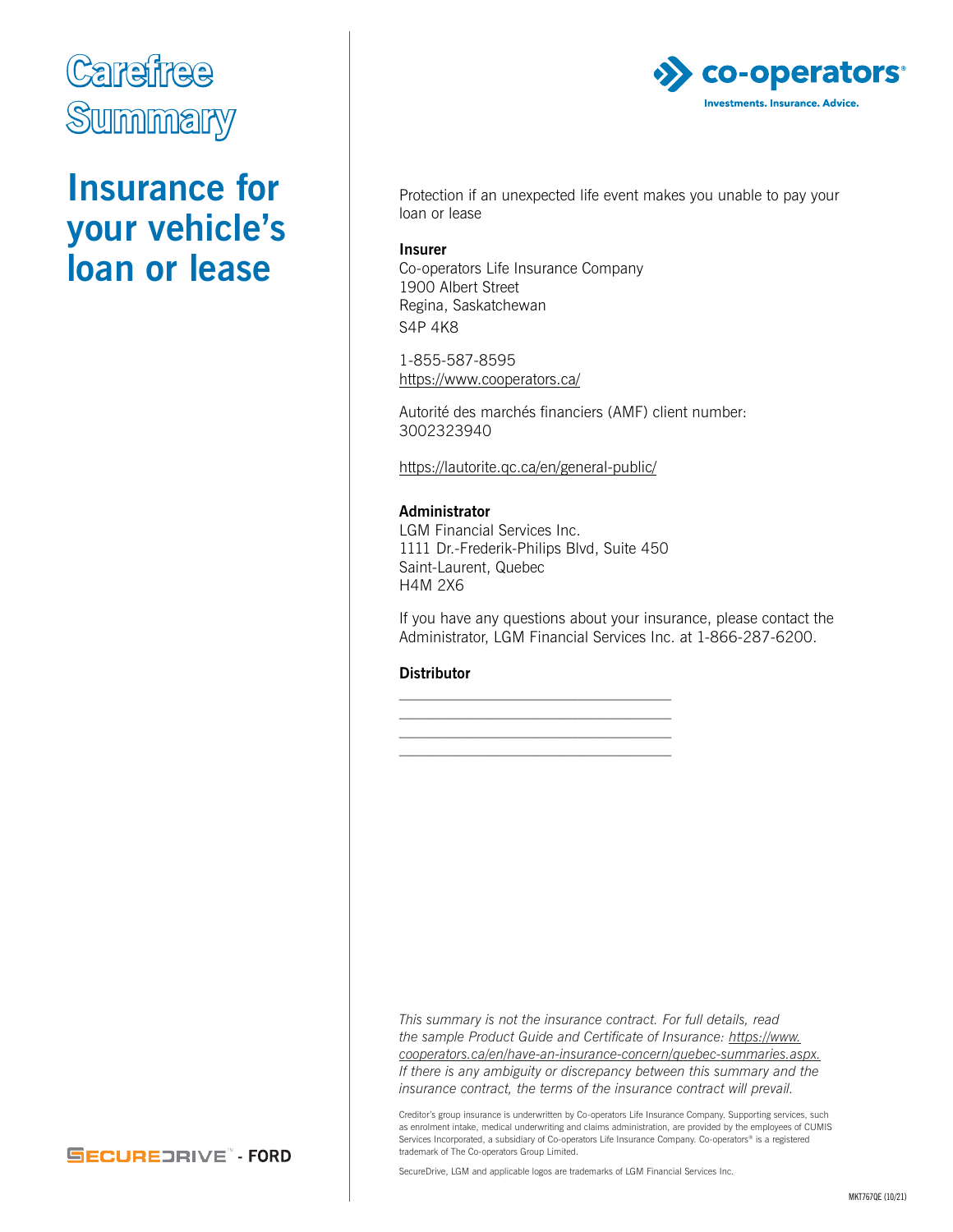## **Understanding your insurance**

#### **What kind of insurance am I buying?**

Carefree is a group insurance plan for your loan or lease. It offers you a choice of different coverages. You can buy one or all of these insurance coverages. It is optional and can cover up to two people for:

- Disabilities
- Death
- Terminal illness (expected to live 12 months or less)
- Paraplegia or losing a limb
- Critical illness (heart attack, cancer, stroke)

*When you buy coverage for death, we include critical illness and paraplegia coverage. Terminal Illness coverage can only be bought with coverage for death.*

#### **Can I buy this insurance?**

You can sign up for this insurance if you are:

- 17 to 71 years old,
- A Canadian resident (living in Canada at least 6 months of the year), and
- Paying for a loan or lease.
- *You cannot buy this insurance if you have made a claim for a terminal illness.*

#### **What are the maximum limits on my insurance?**

The maximum limits on your insurance are:

| Claim Event                    | One-time<br>Maximum<br>Amount | Maximum<br>Monthly<br>Amount | Maximum Time   |
|--------------------------------|-------------------------------|------------------------------|----------------|
| Disability                     |                               | \$1,500                      | Insurance Term |
| Death                          | \$100,000                     |                              |                |
| Terminal illness               | \$100,000                     |                              |                |
| Paraplegia or losing<br>a limb | \$25,000                      |                              |                |
| Critical illness               | \$100,000                     |                              |                |

*Your insurance amounts and benefit terms are on your Enrolment form.* A *You choose your maximum amounts and maximum time periods when you enroll.*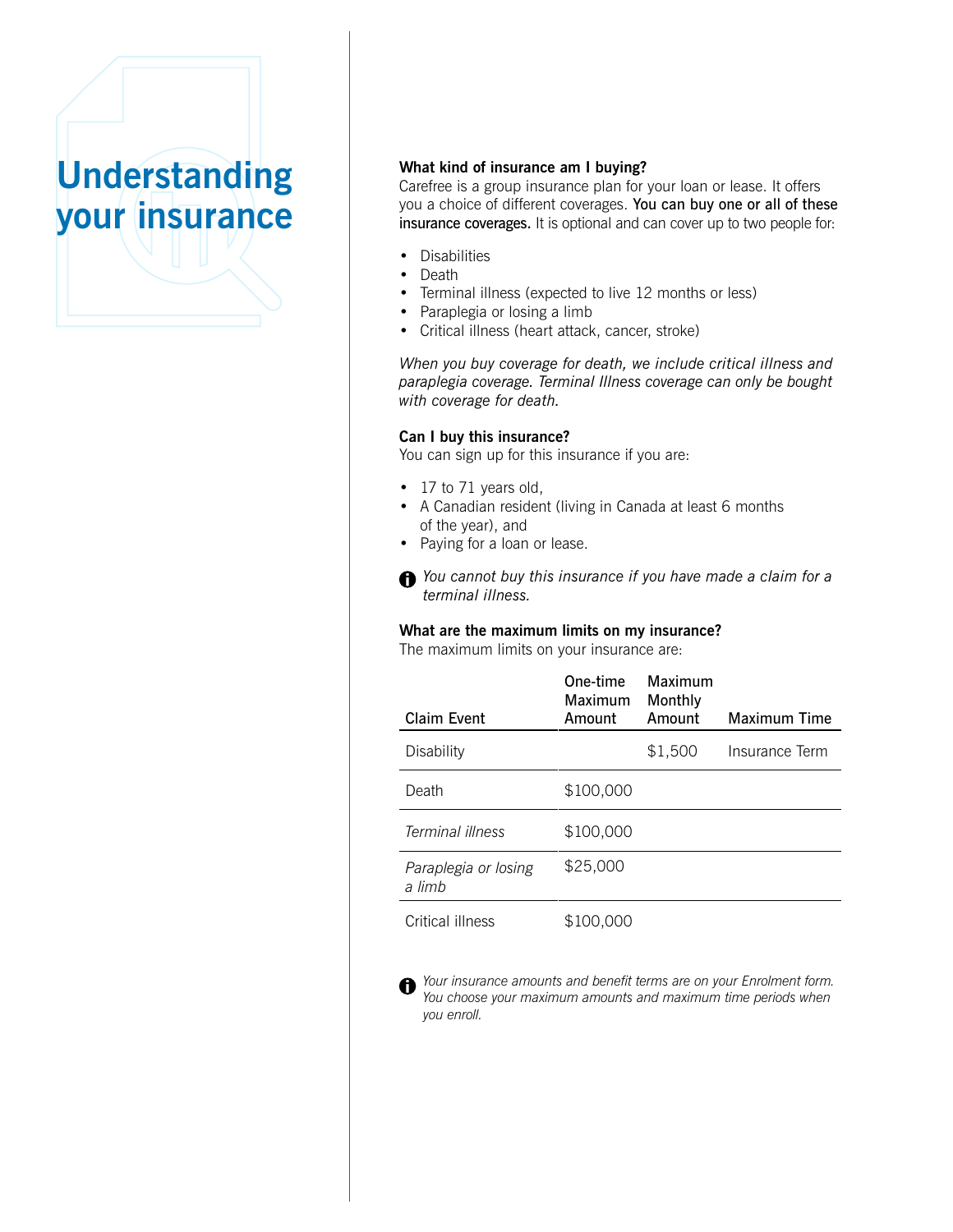# **Understanding your insurance**

#### **What is the cost of my insurance?**

Your insurance cost is based on the amount of your loan or lease, the time you are paying on it, and your dealership's commission. You pay the cost once, including applicable taxes. This payment is added to the total of your loan or lease.

Your insurance cost is listed on your Enrolment form as your "Total Premium".

#### For Example:



*If you insure more than one person for the same insurance coverage,there is a cost savings.*

Your dealership representative can give you an insurance quote.

**Who gets the insurance payment when I make a claim?** Your claim payments do not go to you. We apply the payments from your approved claims directly to your loan or lease.

*We will only pay one claim at a time. We will not pay more than the outstanding balance on your loan or lease. We will not pay more than either your one-time maximum or maximum monthly insurance amount.*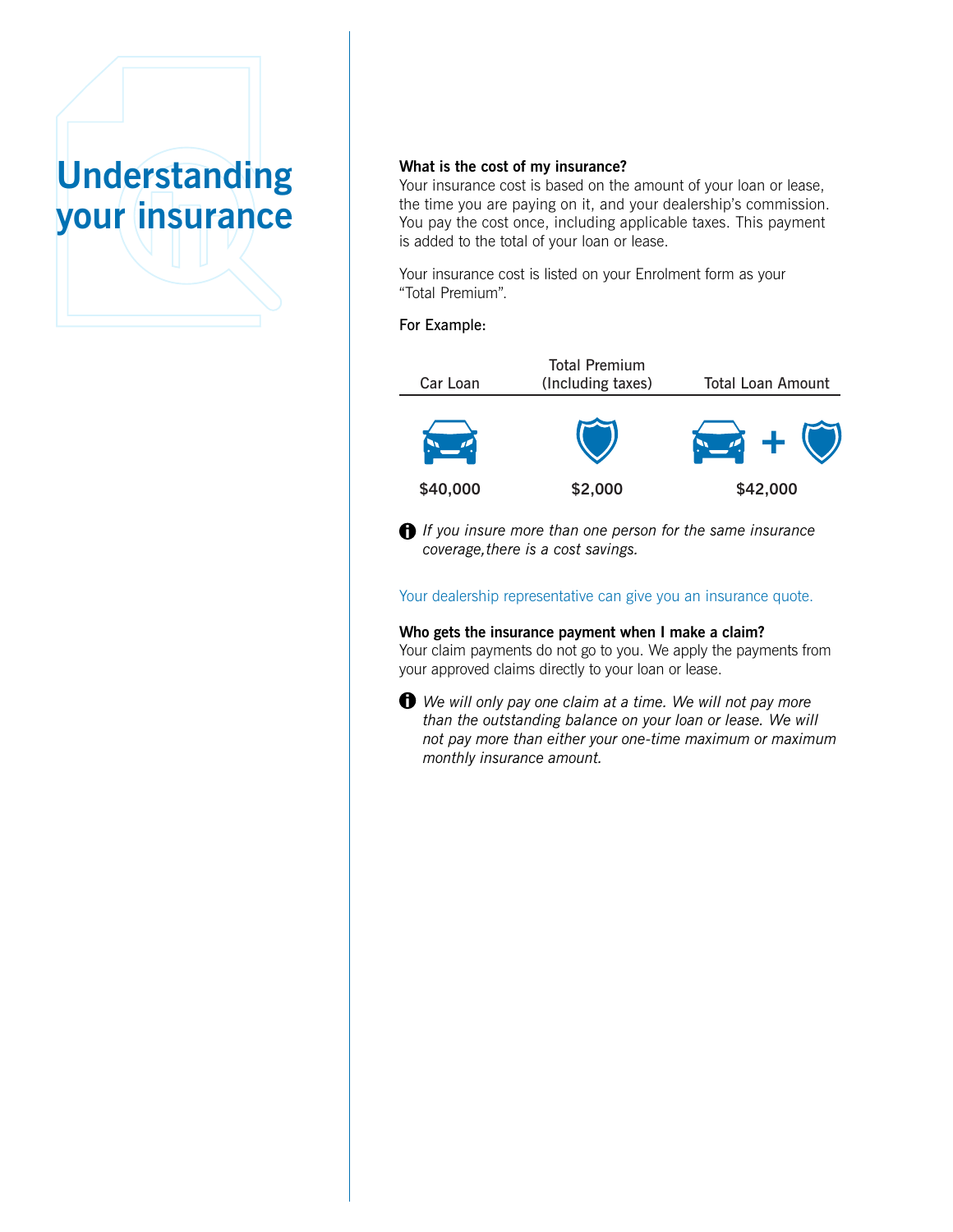

#### **What is not covered?**

A pre-existing condition is an illness or injury that existed before your insurance started, and it was treated by your doctor or should have been treated by your doctor.



critical illness caused by a pre-existing condition

We will not pay your claim for disability, death, or terminal illnesses from pre-existing conditions that happened in the 6 months before or 6 months after your insurance starts. We will also not pay for critical illnesses that happened either 12 months before or 24 months after your insurance starts.

We will not pay a claim in some limited situations, including:

- Being under the influence of drugs (unless prescribed) or alcohol
- Committing a crime
- Being detained for criminal proceedings
- Impaired driving
- Dying by suicide within 2 years

*We will only pay one claim for disability at a time.*

Disability claims:

- Coming from a normal pregnancy (not diagnosed as high risk)
- Relating to elective surgery

Paraplegia or losing a limb claims:

- Resulting from a self-inflicted injury
- Relating to an act of war
- Resulting from medical or surgical treatment

Critical illness claims:

• Being diagnosed with cancer within 90 days of your insurance starting or if you had cancer at any time before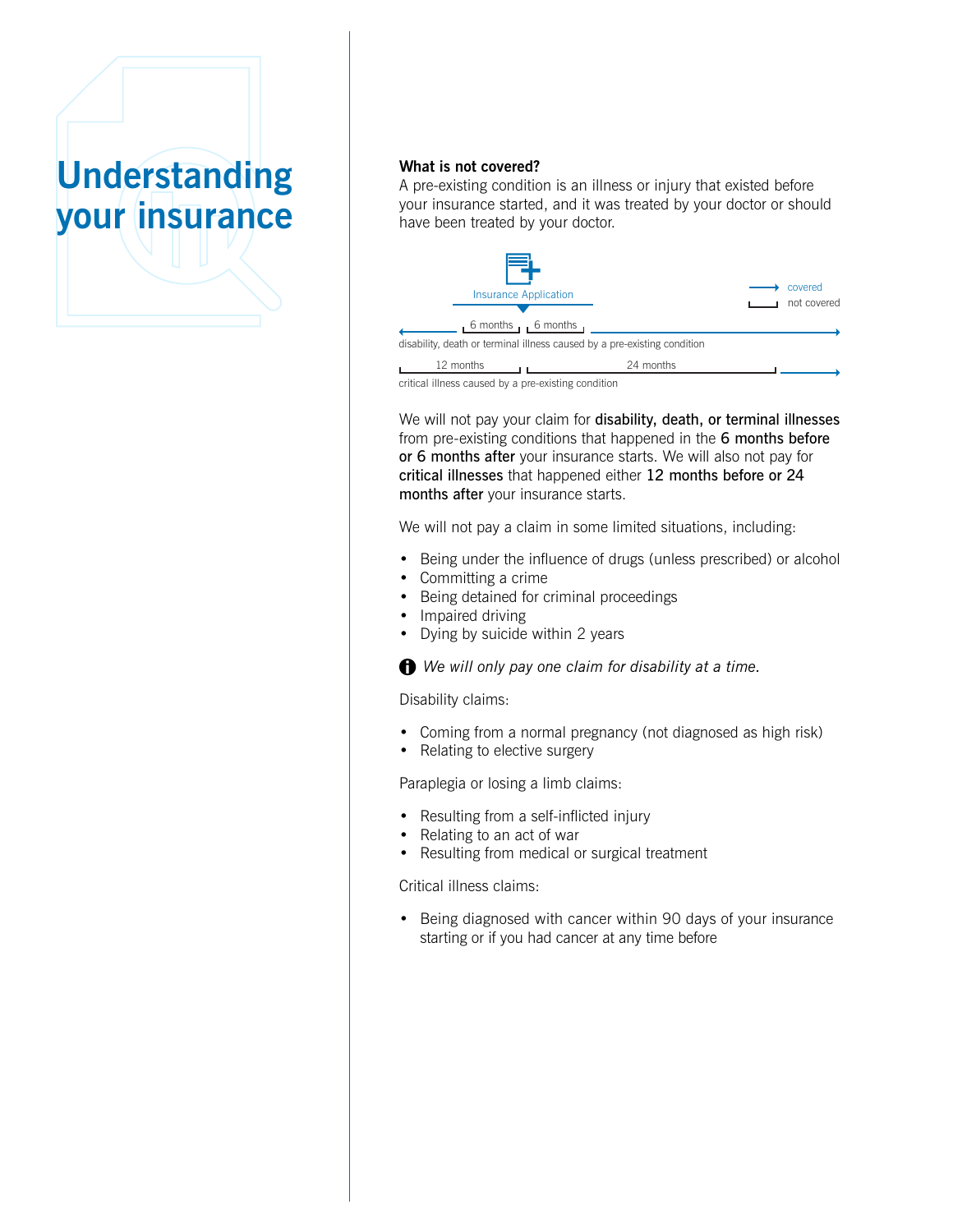



To make a claim, call us at 1-800-263-9120 as soon as possible. We will help you get the right claim forms and any other information needed to support your claim.

#### **How long do I have to file my claim?**

We encourage you to make your claim as soon as possible. We may deny your claim if it is not filed within the following time limit guidelines.

| Claim Event                 | Time Period    |
|-----------------------------|----------------|
| Disability                  | Within 30 days |
| Death                       | Within 1 year  |
| Terminal illness            | Within 30 days |
| Paraplegia or losing a limb | Within 30 days |
| Critical illness            | Within 30 days |

#### **How long will it take to get a reply for my claim?**

We will reply to your claim in writing within 30 days of getting your satisfactory proof of claim. We will either:

- Pay your loan or lease, or
- Tell you why no benefits are payable.
- *Until you hear back from us, you are legally responsible to make your loan or lease payments.*

#### **When will my claim payments start?**

Disability claims have a waiting period. Waiting periods are a time between the day you became disabled and the day we pay your claim. Your claim payments begin after the waiting period. Only claims with retroactive waiting periods are paid back to the day of disability.

| Claim Event | <b>Waiting Period</b>                               |
|-------------|-----------------------------------------------------|
| Disability  | Choice of 30 days retroactive or<br>non-retroactive |



**Make a claim**

**Toll-free telephone:** 1-800-263-9120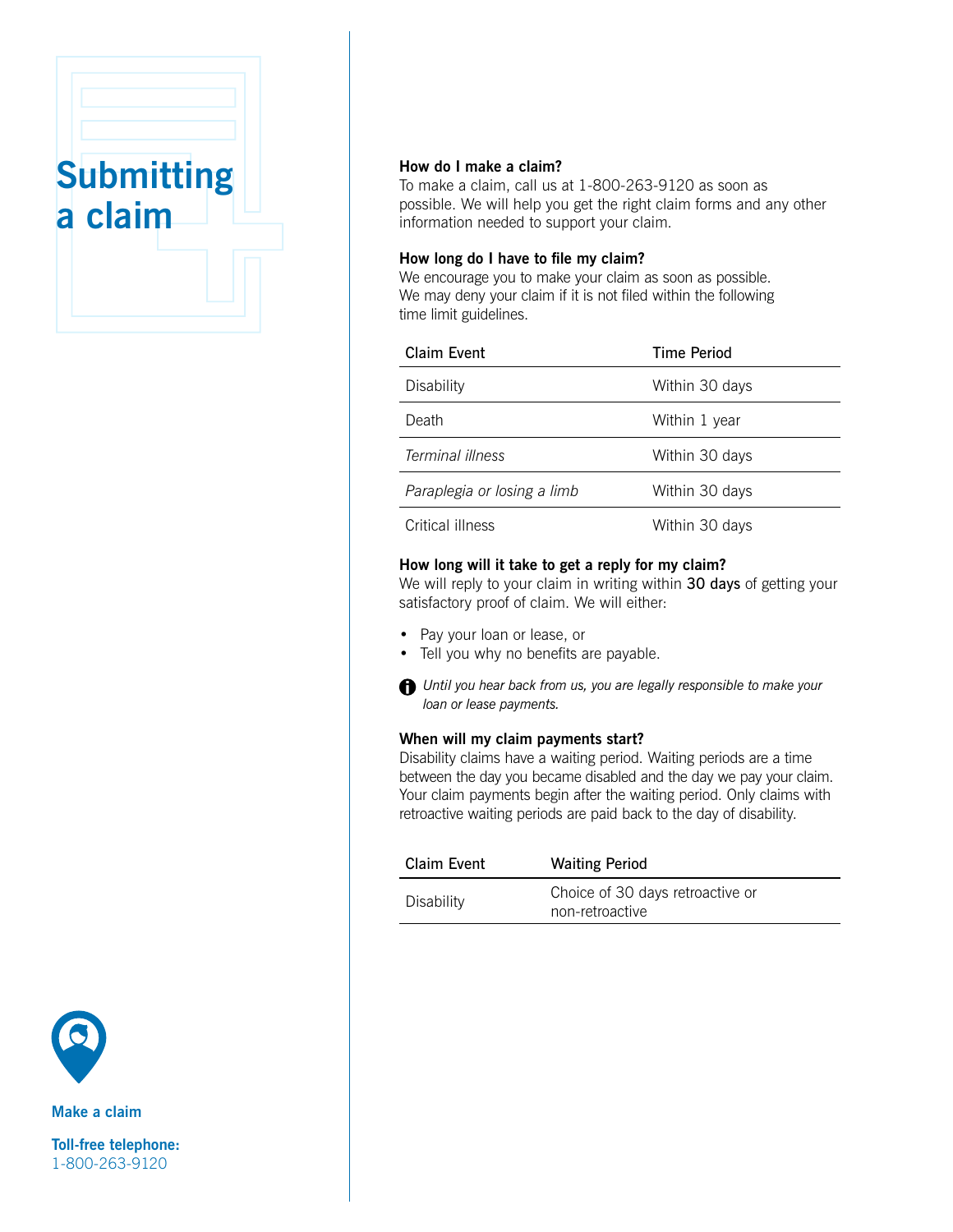## **Managing your insurance**

#### **How do I cancel?**

Call 1-866-287-6200 to cancel your insurance at any time.

- During the first 30 days you will get a full refund.
- After 30 days, you may get a partial refund, depending on how long you've had your insurance, your claims history and other relevant factors.

Pro-rata refund formula:  $(SP \times T) \div N$ 

- SP is the Single Premium for your insurance, including applicable taxes
- T is the total number of days left on your insurance period
- N is the original number of days on your insurance period

#### For example:

If SP =  $$2,000$ , T = 1,095 days, and N = 1,460 days



Your refund will be paid directly to your loan or lease.

*You can get a quote for your refund by contacting the Administrator. We do not pay refunds if they are less than \$10.00.*